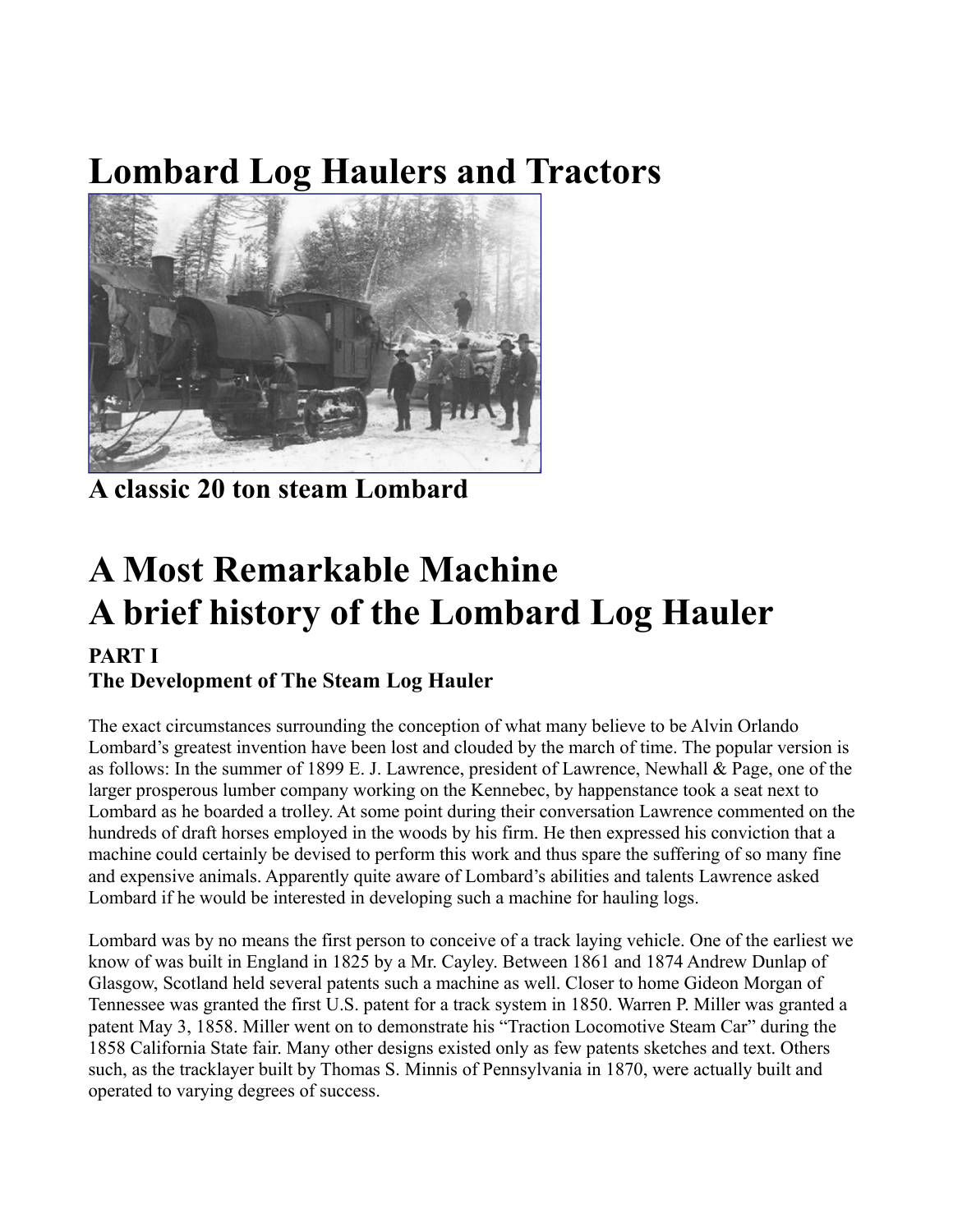Whether or not Lombard was aware of all these efforts that preceded his attempt we simply do not know. What we do know is that Lombard quickly set to work in his typical straightforward manner. Within two days Lombard had a crude working model carved by hand from simple blocks of wood. On the third day he traveled to Fairfield, Maine and presented his idea to Lawrence and his associates. Impressed with Lombard's design, they passed it along to the company's chief mechanic who was also convinced that it was indeed a sound concept.

Throughout the following year with Lawrence, Newhall & Page's encouragement and the use of their shop, Lombard worked out the details of his design and began to build a working prototype. While the work at the shop proceeded at a frantic pace other parts and pieces had to be gathered from a host of suppliers. Injectors, check valves, lubricators, grease cups, valves, sight glass fittings and safety valves all had to be purchased. The biggest item was the boiler itself which was provided by the Ames Iron Works of Oswego, New York. Meanwhile Lombard took measures to protect his exclusive rights to his invention.

On November 9, 1900 he filed a patent application simply titled "Logging-Engine". The patent was assigned on May 21, 1901. Finally on Thanksgiving Day, 1900 Lombard's "Logging-Engine" steamed to life. Lombard's first log hauler or "logging-engine" as he called it. Weighed in at a healthy 15 tons and was affectionately known as Mary Anne. At first glance Mary Anne resembled other steam powered machine of the day such as steam rollers, traction engines or the ever present steam locomotive. Her boiler was of the standard horizontal fire tube locomotive design. It featured a straight topped shell with a large central steam dome and was designed to operate at 150 to 200 p.s.i. In addition Mary Anne had a wooden cab (albeit crude) fitted at the back of the boiler similar to a steam locomotive. Her two cylinder steam engine was situated in "Dutch Wagon" fashion. Meaning they were tucked neatly below the frames and just in front of the tracks. The engine was of the common double acting type with slide valves worked by Stephenson valve gear. The connecting rods drove a cranked shaft with pinion gears located at each end which in turn drove the rear cog wheels that engaged the cogged racks cast into the inside face of the track pads. With a 6-1/2" bore and a 8 inch stroke and equipped with a governor situated just in front of the steam dome, Mary Anne could produce 50 horsepower when running at a speed of 300 to 400 rpm. While Mary Anne's boiler, cab and engine were quite common the rest of her was certainly not. The front of the machine was supported on a stout pair of wooden sled runners similar to those found in nearly every winter logging operation beneath common logging sleds. A conventional pole and harness extended from the runners so a horse could be attached for steering. The steersman had a crude bench to perch upon just in front of the smoke box. A square sided water tank filled the space between the smoke box and frame.

The heart of Mary Anne's running gear and her most unique feature was the track system supporting nearly 14 tons of her weight. The system included four cog wheels, two on each side set 5'-6" apart from center to center fore and aft and on axles 5'-6" long. Each cog wheel was 36" in diameter and engaged the lags which were 12 inches wide. F.E. Stanley stated "*There is a framework on which the machine is carried that extends down between the drive wheels [sprockets], curved so as to come very close to the rim of the wheel, the under side of which in on a tangent to the bottom surface of the driving wheels. This under surface forms a track extending from the lower surface of one of the driving wheels to the other. There are two rows of rollers, 2 inched in diameter and 2 ½ inches long, linked together, forming a chain or series of rollers, making an endless belt around the two wheels. The lags are also linked together and are outside the series of rollers… The lags come in contact with the ground or snow on one side and are sliding over the rollers on the other, so the machine has practically*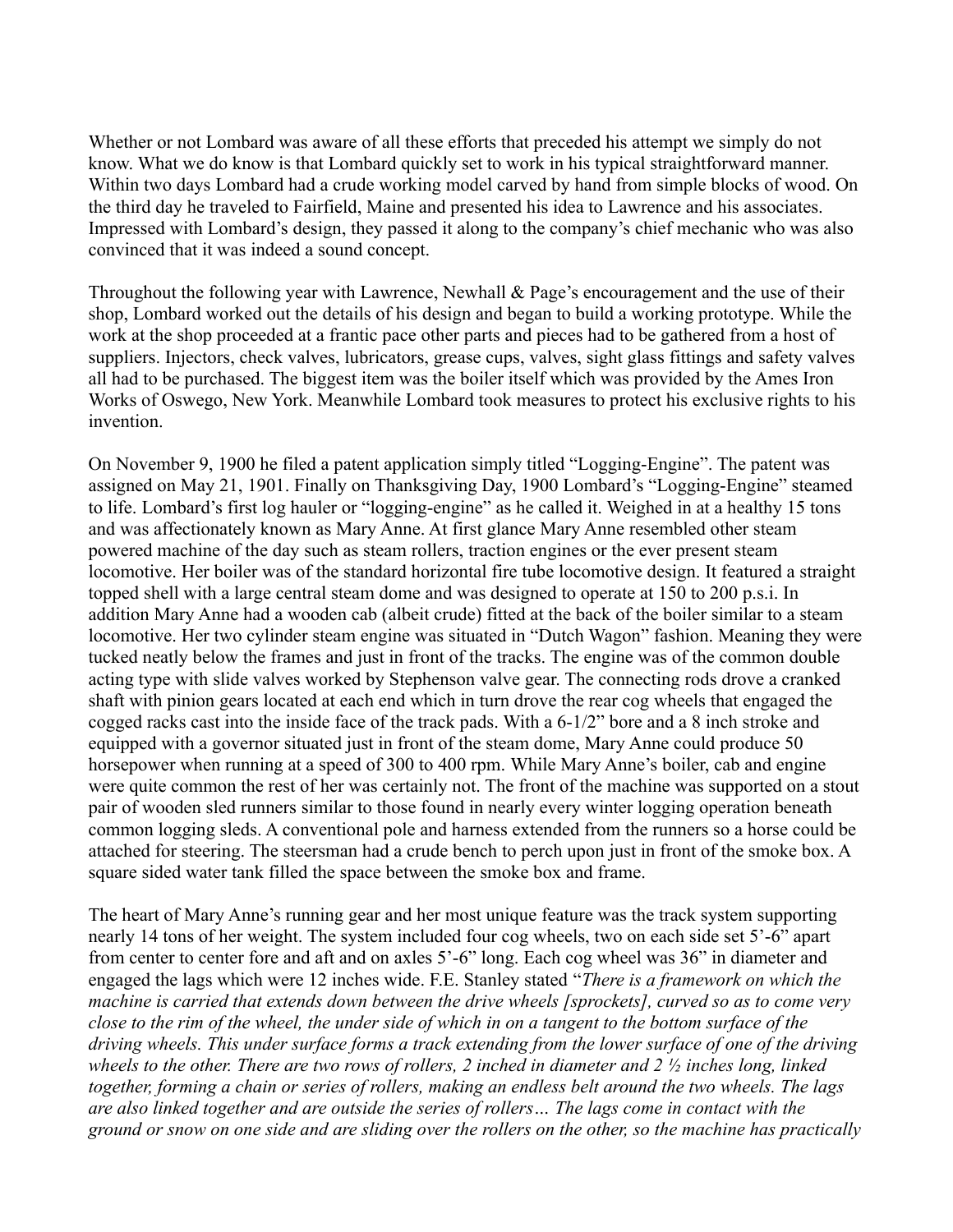*a steel track over which it is propelled."* Although Lombard's track system was not sprung, it was remarkably flexible. A large diameter shaft connected the track frames or runners, as Lombard called them, to the main frame of the machine. This allowed each runner and track to independently osculate vertically allowing the track to follow the dips and hummocks of the road.

By February 1902 Mary Anne had been moved by rail to Carrabassett where she would demonstrate the soundness of the Lombard's design along the banks of Alder stream. At a speed of 3 or 4 miles per hour Mary Anne easily pulled 20,000 board feet of lumber loaded on five sleds with a total weight of nearly 125 tons. Over an icy seven mile haul road she was able to make two turn per day. In logging lexicon "two turns" meant that Mary Anne traveled over the same road a total of four times – twice with loaded sleds in tow. Like many new design Mary Anne had a few teething problems. Initially Lombard used cog wheels as specified in the patent rather than sprockets to drive the lag treads. The cogs engaged cog racks cast into the lag plates. While this arrangement worked satisfactory on a hard solid surface, in mud or snow this particular design proved to be a major problem. *"When we got this machine out and put it on the hard ground or ice where there was no snow or mud the machine worked, and its idea and principle were all right, but just as soon as we struck loose, soft snow, or soft clayey mud, the mud worked right under those cogs and would throw it out of place and haul a belt out so straight ."*

After modifying the design numerous times Lombard replaced the cogs with sprocket wheels engaging thru-slots cast into the lag plates as seen on a modern crawler track. Another problem was the rigid cranked shaft and pinion gears that had driven the cogs. While simple and effective, it did not provide and compensating effect. This made turning corners a bit of a challenge with both tracks moving at the same speed. In addition the pinion gears driving the cogs were exposed to any mud or dirt picked-up by the cogs and wore heavily. In-spite of the problems, Lawrence, Newhall & Page, pleased with Mary Anne's performance quickly purchased her and ordered two more log haulers. These machines differed somewhat from Mary Anne's design. In an effort to provide for a differential Lombard replaced the two cylinder engine situated horizontally beneath the frame with a pair of two cylinder engines each mounted vertically on opposite sides of the boiler just behind the smokebox. Each engine drove a track independently. This doubled the power from 50 horse power up to 100. When making a turn the engine on the outside of the turn would be sped-up while the engine on the inside would be slowed down. Other modification included a fuel bunker hung off the back of the cab. A horse was still used for steering. However, as A.O. Lombard Noted *"[They] tie up the reins and let him go. They never ask him to start or stop."* 

With the success of Mary Anne, and orders in hand, Lombard quickly formed the Lombard Traction Engine Company and setup a shop in Waterville, Maine on College Avenue just south of the Keyes Fiber mill. At the same time Lombard was testing another experimental log hauler. Information on this particular machine is hard to find. However, an article appearing in the New York Times of April 3rd 1904 provides a good description. It's described as resembling the flat construction cars used on the numerous street railways of the era and measured twenty feet long and six feet wide. The track system was similar to Mary Anne's. Power was provided by two twenty-five horsepower electric motors. A Westinghouse controller, as used on many of the trolleys of the day, controlled speed and direction. It was geared to run at approximately four miles per hour. Positioned over the center of the track system was a log bunk which could pivot and on which rested the one end of the log load with the other supported by a trailing sled. Other sleds could be towed behind as well. The electric log hauler, named Forest Echo was tested on a seven mile long haul road flanking Alder Stream and drew current, like a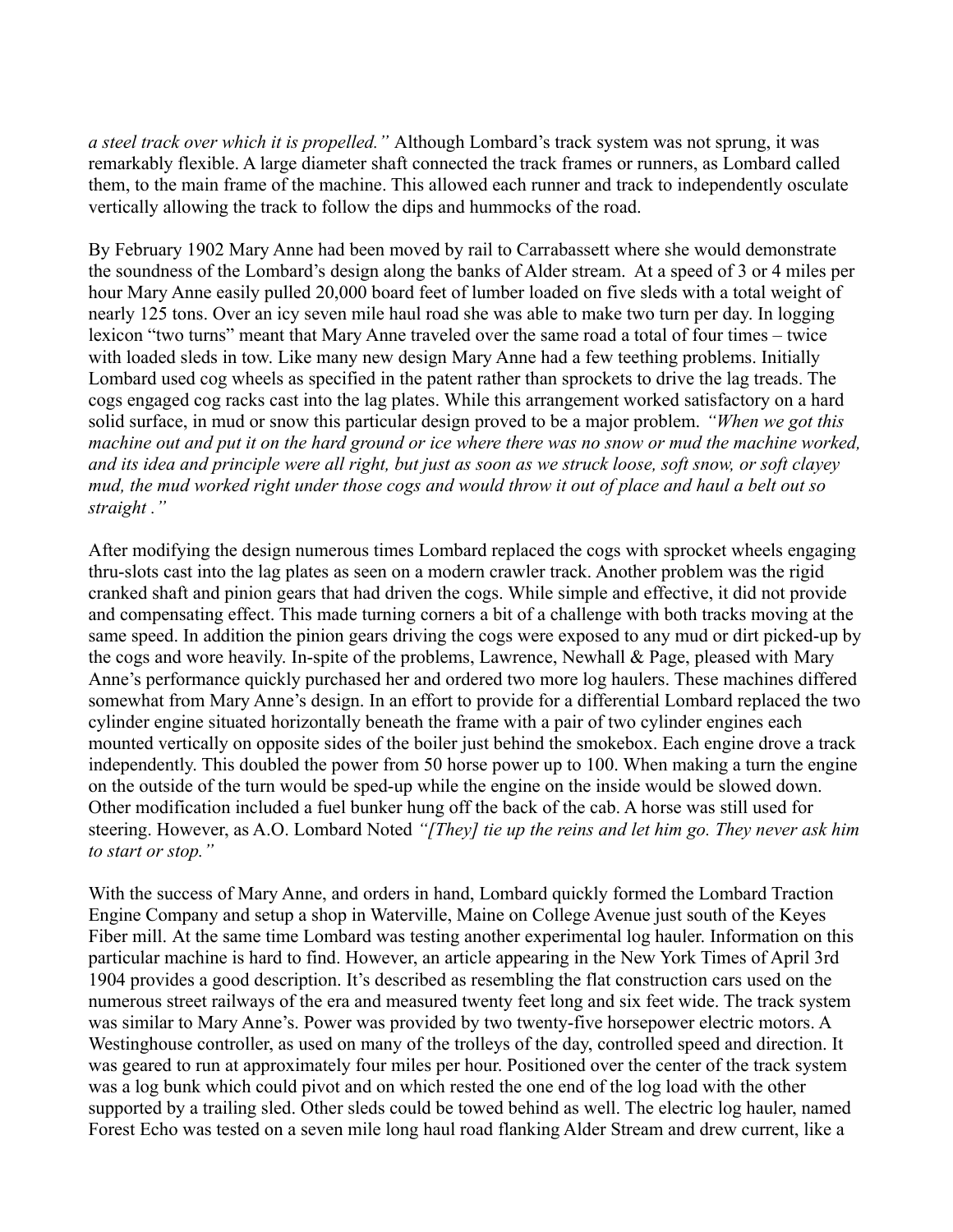trolley, from an overhead catenary wire. To provide power for the system a small hydro plant was erected on the stream. During tests, Forest Echo hauled loads as high as 58,280 board feet per trip. However, in-spite of the initial promising results only one electric Lombard log hauler was ever built. The extra cost of stringing and maintaining the catenary wire (always susceptible to falling limbs) and operating the turbine proved expensive and impractical so Forest Echo became just another idea lost in the mist of time.

With a proven machine and a shop ready to produce them, Lombard then set out to market his creation. While manufacturing log haulers himself was profitable, licensing others to produce them would tap a much larger market segment and generate revenue through royalties with none of the overhead or expense associated with manufacture. In keeping with this strategy, in February 1904 Lombard demonstrated a log hauler for the Phoenix Manufacturing Company of Eau Clair, Wisconsin. Suitably impressed, they purchased the machine for \$4500.00 as well as the rights to produce similar log haulers under license. Nearly identical to Lombard's machines, Phoenix replaced the horse used for steering with a stout iron steering wheel jutting forward at a 45 degree angle. In 1914 Phoenix introduced the "Centiped". Powered by a 50 horse power gasoline engine it still used Lombard's original track system. Others would be licensed as well. On January 3rd, 1908 Lombard authorized the Jenckes Machine Company Limited of Sherbrooke, Quebec to manufacture Lombard Log Haulers to be sold at the price of \$5000.00 each with a \$1000.00 royalty for each machine being paid to Lombard.

In November of 1905 Lombard filed for a new patent in for a revised track system incorporating some of the modifications made to Mary Anne, including the sprockets in lieu of the troublesome cog wheels. Interestingly this design used a series of fixed idlers or rollers similar to those on a modern bulldozer rather then the roller chains. However the fixed rollers broke often and proved un-reliable. One could indeed suspect the questionable metallurgy of the day As a result, after producing four machines of the 1905 design he would revert back to the roller chain arrangement as specified in his 1901 patent. Eventually Lombard settled on a standard design. Though the fixed idlers were a failure the 1905 patent drawings clearly display the general configuration that would be used on nearly all of Lombard's 20 ton machines until production ceased.

This standardized log hauler was a much improved machine over Mary Anne and those produced for Lawrence, Newhall  $\&$  Page. The boiler was of the locomotive type as before with the exception that the water tank was now carried astride the boiler like a tank locomotive of the era. In addition, the double twin cylinder engines had been replaced with two single piston engines. One, mounted horizontally outside the frame on each side. Power from the engines was transmitted via a common crankshaft to a large compensating gear or differential running in an enclosed oil bath, which drove two half shafts via bevel pinions. Final drive was by chain from chain sprockets fitted to the outer ends of the half shafts to a large chain sprocket fitted to the real axle of each track. Interestingly Lombard's patent drawings show the drive chains and sprocket mounted outboard of the track. In reality they were located inboard.

The track system, merged the best features of the 1901 and 1905 patent designs. However the roller chain system was extensively revised and simplified from the 1901 design. Rather than having the roller chain traveling around guide tracks and confined by side plates, Lombard took the opportunity to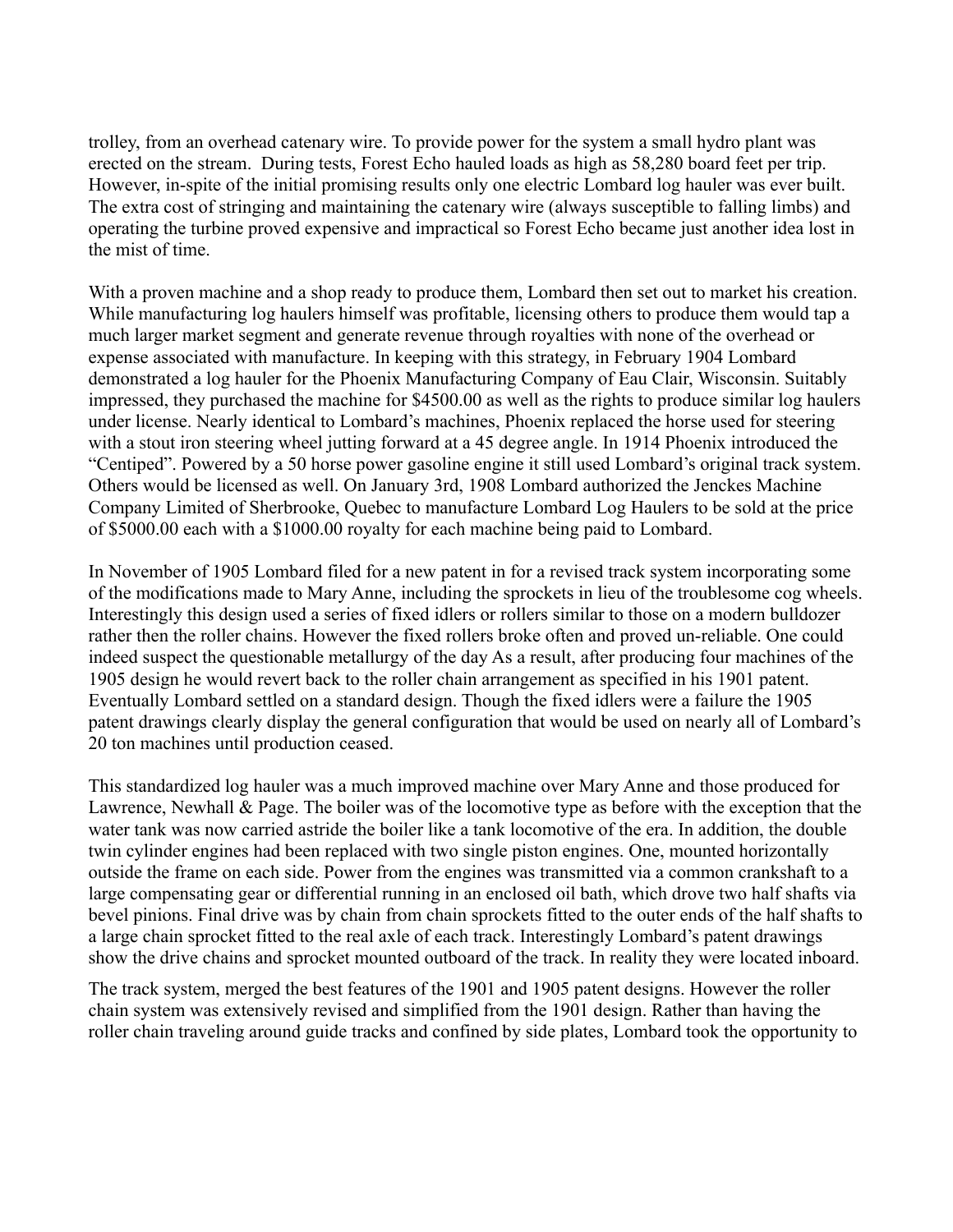

develop a new track design featuring a low, cast steel runner with the roller chain traveling tightly around it. The bottom of the runner was a replaceable manganese steel shoe. At the ends of the runners the rollers traveled around a replaceable nosing. Both the nosing and the shoe featured channels for the roller chain to travel in. Each track required two runners. In addition the width of the tacks was increased from the original twelve inches to sixteen inches. It was a solid design that would see use even on his later gasoline powered machines. Interestingly Lombard would not patent this particular feature until 1910 when he filed a patent for a gasoline powered tractor.

Lombard, by this time, had replaced the horse used for steering with a large diameter iron wheel and pinion gear. Rated at 90 horse power this design would be the definitive 20 ton Lombard steam log hauler and was a much improved machine that would serve well until discontinued in 1917. As well as producing large 20 ton log haulers, Lombard appears to have produced a number of smaller machines as well. Though documentation consists mainly of a few faded photographs, these machines appear to have been built to a somewhat standardized design as well. They used the same basic running gear with the exception that the boiler was of the vertical type with the two single cylinder engines mounted vertical on the front of the boiler. The compensating gear and track system appears to have been identical to those of the larger machine with the exception that the tracks were of the earlier narrow width. A long cylindrical water tank was fitted between the frames in front of the boiler. With the steersman seated at the front. Exactly how many of these machines were produced is unknown. Though evidence suggests at least four were built.

By 1908 a 20 ton Lombard steam log hauler could be purchased for approximately \$5000.00. As delivered via rail and carefully unloaded and prepared, per the factory instructions, a new 20 ton Lombard had a top speed of 5 miles per hour and with an operating pressure of 175 psi. Its two double acting single cylinder engines with 9 inch bores and a 10 inch stroke produced 90 horse power while operating at 250 rpm. A Lombard as delivered could burn either coal or wood. Coal was more efficient but costly and transporting it to the remote lumber camps posed its own problems. The fuel bunker held 1-1/2 tons of coal or 7/8 of a cord of split seasoned hardwood. Fuel consumption was approximately 7 Miles per cord of wood. Under average conditions it could easily pull 8 sleds with each sled carrying approximately 7000 board feet of lumber. Under ideal conditions a Lombard could be expected to pull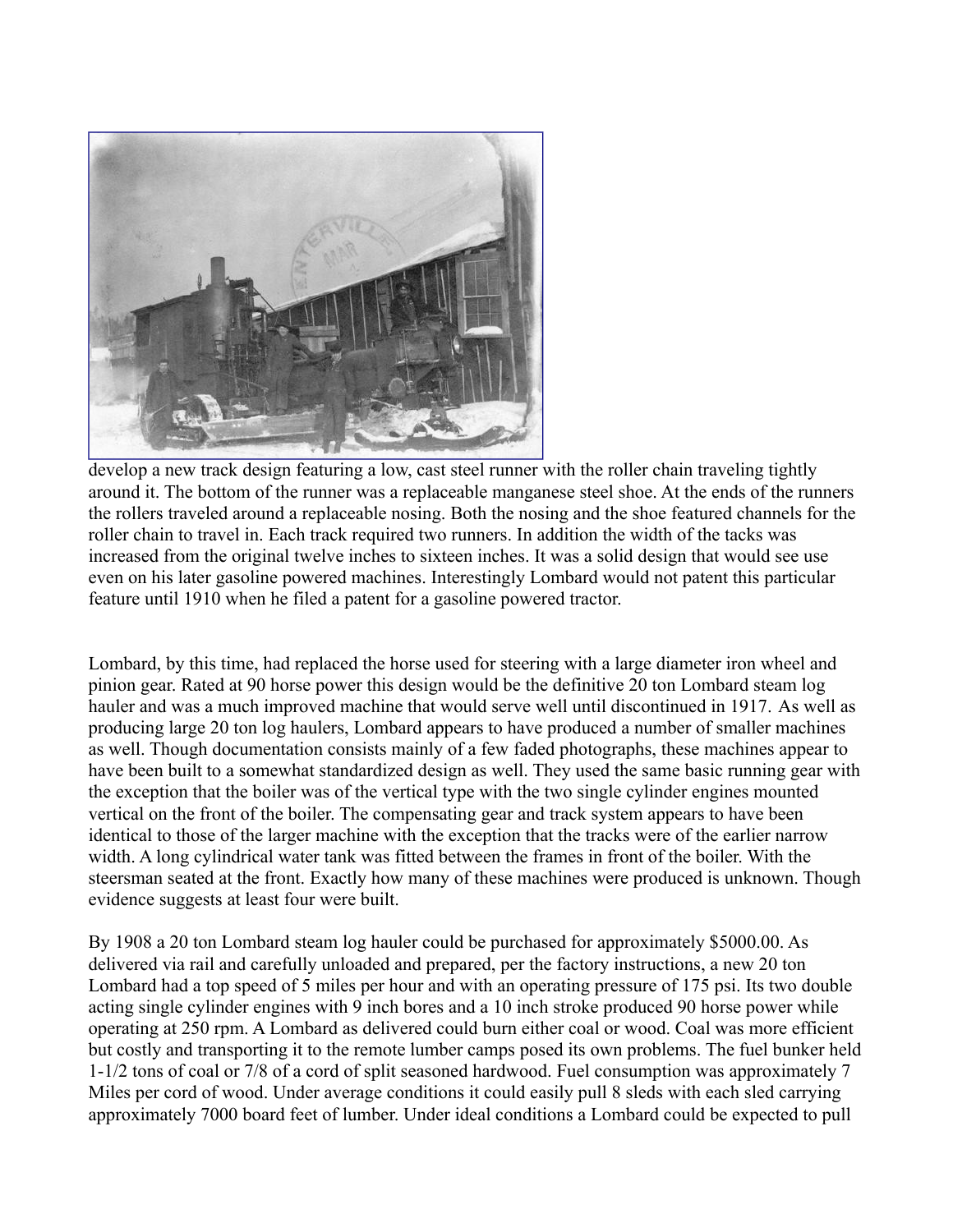300 tons though there are recorded instances when loads as large as 600 tons loaded on 22 sleds were drawn.

Factory included accessories were 22 feet of suction hose with a strainer for drawing water from brooks or streams. Though preferably water would be taken from a tank, an armored steam hose for de-icing the machine, and a 22 piece tool kit which included various packing materials for valves, fittings etc. A plow could be furnished at extra cost. Fitted in front of the lags, it could be raised and lowered by the steersman. In addition Lombard could also furnish complete sleds built to his 1910 Patent or just the iron fittings if the customer desired to supply his own wood pieces.

Not all logging operations were suited to the operation of log haulers and some that did found the added costs prohibitive. As a general rule a logging operator could expect to realize a cost saving over the use of horses if the haul exceeded 4 miles in length. A 14 mile haul was considered maximum for a steam Lombard. Working night and day under favorable conditions it could be expected to make three round trips in a 24 hour period. A crew of four was generally required; engineer, fireman, steersman and a striker. The striker helped take on water and fuel and was responsible for the sleds - hitching and un-hitching them at the landing and rollways.

For peak efficiency three sets of sleds were required. One set at the rollways being loaded, another set at the landing being unloaded and a third set in transit behind the log hauler. For a typical steam log hauler moving 40,000 board feet of timber this meant 24 sets of sleds would be required each carrying 5,000 board feet. If working 24 hours per day then an extra set of sleds was advisable bringing the total to 32 sets. In addition the haul road needed to be more substantial with care taken to ease the grades and curves. For instance during the 1922-23 hauling season the St. John Lumber Company records reveal that a horse drawn, two sled road cost \$48.66 per mile to construct while a steam log hauler road 18 to 20 feet wide cost \$323.47 per mile.

Like many steam driven machines, maintenance was a never ending necessity. Plagued with the pour metallurgy of the era it was not un-common for heavy cast parts to fracture and fail in the cold winter temperature or wear-out prematurely. For instance early track pads were made of cast iron and broke frequently. Eventually manganese steel was used which increased the life span of the tracks enormously and helped develop the Lombard steam log hauler into a powerful and reliable machine that was highly prized. As a testimony to this, during the winter of 1917-18 John A. Morrison, a subcontractor to the St. John Lumber Co., at a cost of \$24,000.00 cut a 30 mile road to Chamberlain Lake to retrieve three Lombard's that had been used by the Eastern Manufacturing Company from 1908 until abandoned after the 1913 hauling season. These machines as acquired by Morrison along with a fourth, purchased earlier, were used well into the mid 1920's. Several of these machines still survive today.

To minimize expense and lost time, a competent and skilled crew was required. However, with the industrial revolution (driven by steam) at its peak, good men willing to live the harsh life of the woods camps for minimal pay (\$3.00 per day) were far and few between and no doubt the machines suffered accordingly. This of course added to operating costs as well as the inevitable time lost to breakdowns.

The St. John Lumber Co. records analysis's for the 1923-24 hauling season show that \$2,353.50 was spent in maintenance with an additional \$3,656.56 spent on fuel to move 2,454,805 board feet of timber. With an average of only 90 days to complete hauling operations many operators found it prudent to buy additional machines as insurance. These necessities all added to the cost of the planned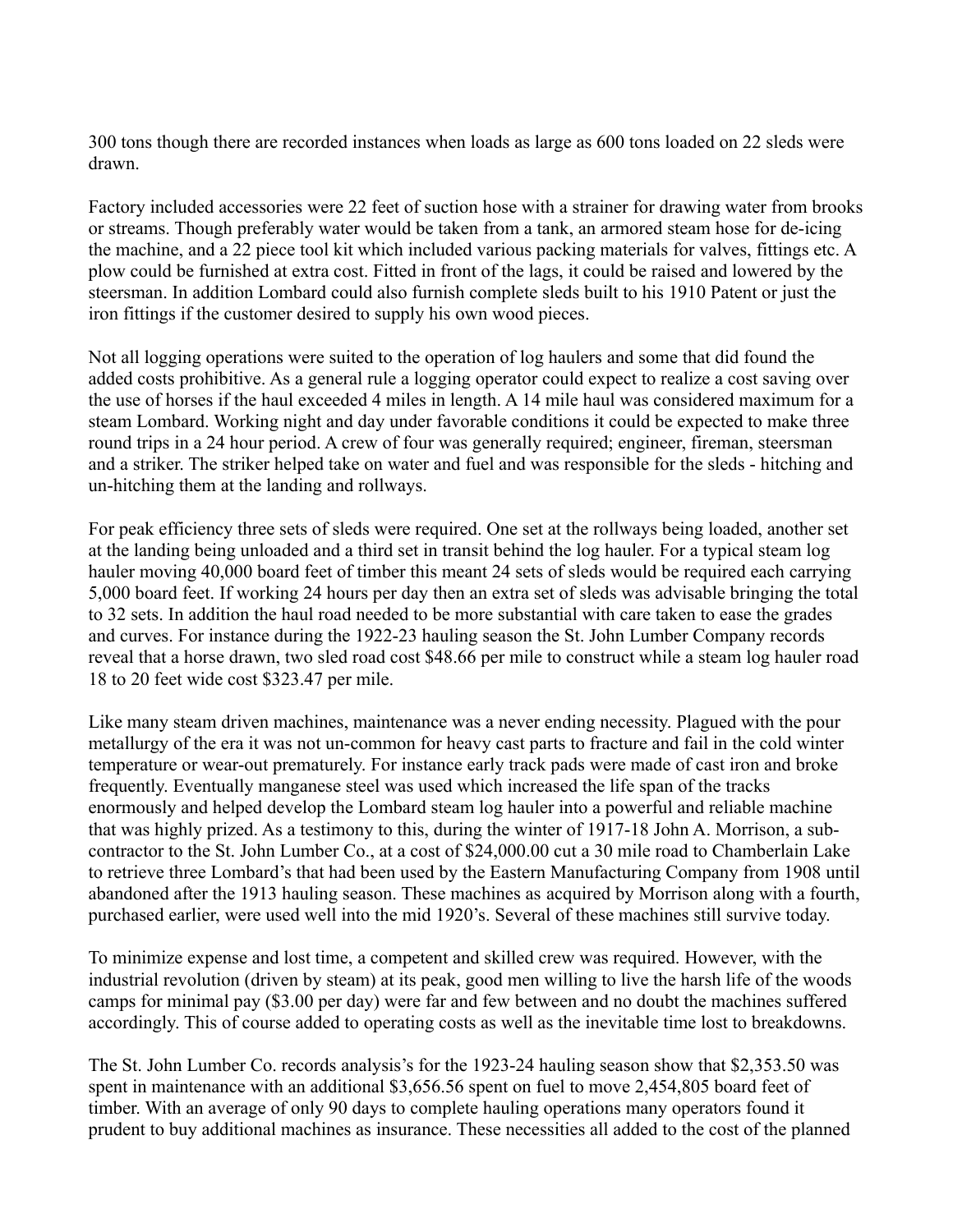operation and had to be carefully considered in a cut-throat business where pennies counted.

Even as Lombard's big steamers began making there mark in the woods and our history events were already underway which would lead to there eventual obsolescence. In the winter/spring of 1909 Lombard tested his first gasoline powered tractor. Weighing in at 5 tons and powered by a huge Brennan four cylinder motor, this crude machine with a set of cast iron house radiators providing the cooling would pioneer a long line of Lombard tractors that would reach its final form as a 10 ton diesel behemoth.

Even though the last steam Lombard left the factory in 1918 its amazing how even today these incredible machines capture the fascination of the modern world. Over the ensuing decades they have become an integral part of our history and folklore. Unfortunately as time marches forward facts have been lost and tales or myths have become reality. One often hears of the perils of operating a steam Lombard. Yes, it was daunting sitting in front of that boiler clutching a heavy iron wheel with hundreds of tons of steel and timber pushing from behind. However, the reality in this case was quite different. In its day purchasing a Lombard was the financial equivalent to buying a modern \$350,000 dollar skidder today. Great care was taken in planning the haul roads to avoid steep grades and sharp pitches. Road Monkeys were stationed at troublesome grades to spread hay to check the descent. Basically the same precautions that applied to the heavily loaded horse drawn sleds applied to the Lombard operations. The effectiveness of these precautions is born out by the number of machines that have survived out of the few built and the longevity of their service as well as surviving documentation.

Alvin Lombard's steam log hauler revolutionized woods operations and would become an indelible part of Maine history and folk lore for generations to come. A blacksmiths son from Springfield, Maine had indeed built a most wonderful machine.

## **PART II The Lombard Gasoline Tractor**

Most people when they hear the words 'Lombard Log Hauler' they either return a blank stare or more often immediately think of the big 20 ton steamers that once roamed the Maine woods and have left a indelible mark on Maine history and folklore. Pushed into the shadows by the legend and myth of the steaming giants, Lombard's gasoline tractors have become a little known footnote of history in spite of the fact that they were indeed the bread and butter product that Lombard relied upon for nearly thirty years. Lombard began experiments with gasoline powered tractors soon after production of his steam log haulers was well underway.

Like the steam log hauler, the early development of Lombard's gasoline tractors is fragmentary at best and is also clouded with bits of myth that have become fact. During the winter of 1908-09 Lombard tested his first gasoline powered tractor. Based on the track system used by his steam log haulers, this crude, 5 ton tractor was powered by a massive 4 cylinder engine manufactured by Brennan Motors of Syracuse, NY. Mounted at the rear of the tractor, cooling was via a set of four cast iron house radiators with a wooden barrel set horizontally across the top which acted as the expansion tank. Interestingly the engine was mounted with the flywheel at the rear with power taken-off the front. The transmission provided two forward speeds and reverse with chain drive to the sprockets. The driver sat at the front on a simple iron Buckeye seat.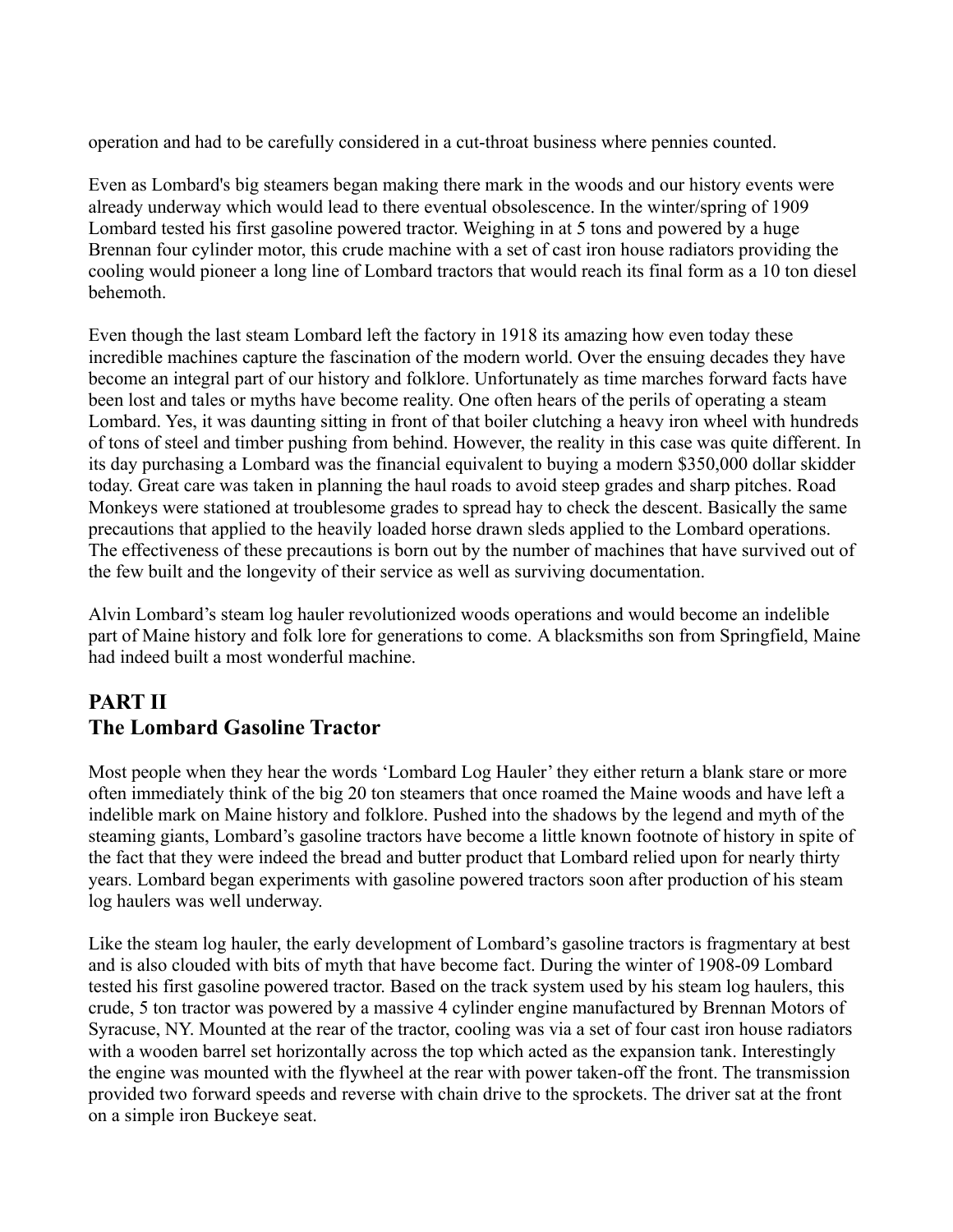Lombard stated that the design was suitable for agricultural work as well as hauling and that skis could easily be swapped for wheels. This would appear to indicate that while Lombard was indeed focused on heavy log haulers for the logging industry he apparently had his eye on the much larger agricultural market. This is also evident in a surviving photograph of a latter, small four cylinder tractor with a scaled-down Lombard style track system (1917 patent) and a single steel front wheel. Obviously intended for agricultural work, no information has been forth coming concerning this particular machine.

Following the success of his first prototype, Lombard constructed another tractor in 1909 that was very similar to his first but used a Brennan opposed piston engine situated between the frames. This allowed for a flat, continuous deck. At least one photograph survives of this machine indicating that it may have been operated in Massachusetts. Its final disposition is unknown. A similar machine was built for H.H. Linn. Linn, a native of Washburn, Maine operated a traveling Dog Show. During the off-season he worked for Lombard acting as a field representative and sales agent. Linn would gain fame as the inventor and manufacturer of Lombard's most direct competitor – The Linn Tractor as well as hold numerous patents before his tragic and untimely death. But that's another story. This particular tractor could be called the first motor home. It featured a full length wood body similar to a Pullman railcar of the period. It even boasted a generator to provide lighting for Linn's show. It was a frequent sight throughout New England as it trundled from town to town with several wagon in tow.

The next development occurred in 1910 when Lombard filed a patent for small single track design. Interestingly, the track system in this patent featured the now familiar roller chains but running tightly around a long, low runner. Lombard apparently had already applied this design to his steam log haulers as early as 1908 but hadn't patented it. Similar to Lombard's first prototype, this tractor appears to have been designed specifically with the agricultural market in mind. At least one worked on a potato farm in Aroostook County. Discarding the big cumbersome motor home, Linn would use one of these tractors to haul his show for a number of years. Like his first prototype, Lombard powered this design with a four cylinder Brennan though mounted in front with a more conventional radiator. Lombard would build a total of four of these single track machines.

At this point the story gets a bit vague. Lombard records are nearly non-existent and the information that has survived is somewhat contradictory. To add to the confusion Lombard's serial number system seems to have been very arbitrary. For instance there are two tractors listed with serial number 7. One was sold in 1912 the other in 1916! What we do know is that by 1910 Lombard was offering what the factory referred to as a 'Lag bed Tractor' These were twin track machines powered by 4 cylinder engines from several manufacturers including Stearns, Van-Blerck and amazingly for such a small manufacture, by 1914 Lombard was offering an L-head 4 cylinder engine of his own design and manufacture. Though twin tracked, the lag bed design followed closely that featured in the 1910 patent.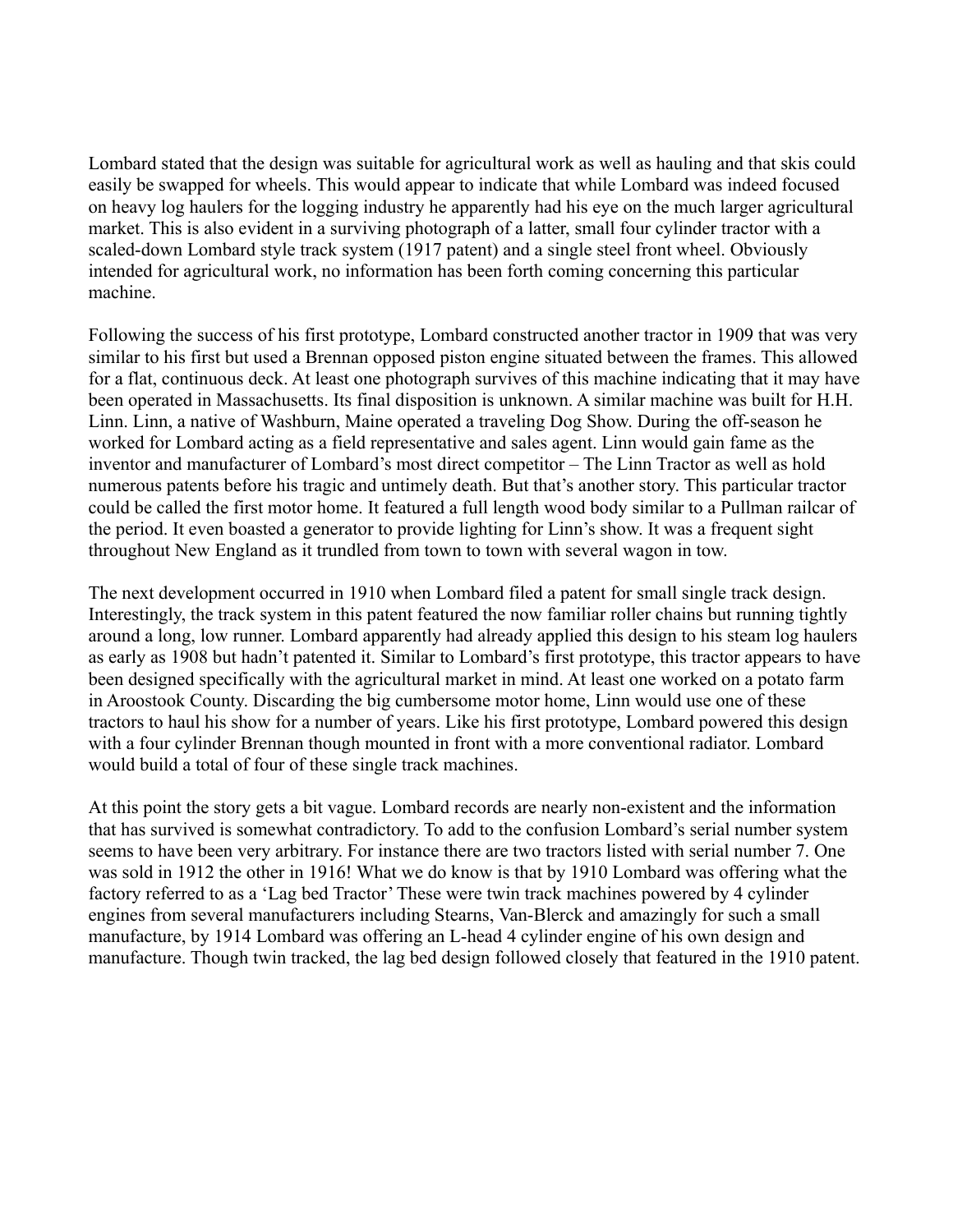

In 1916 Lombard introduced the Model F which was based on a patent filed in April of that year and approved in 1917. This was a big 6 cylinder tractor built specifically with the logging industry in mind. However, one contemporary advertisement touts it as being ideal for pulling a 12 bottom plow! In addition to the Model F, the earlier 4 cylinder 'Lag bed' design was replaced with a new 4 cylinder model based on this design as well. The basic design outlined in the 1916 patent application would



form the basis of all subsequent Lombard tractors for the remainder of production. The Model F was offered exclusively with a 6 cylinder L-Head engine of Lombard's own design and manufacture. While the 4 cylinder version continued with the Lombard engine as well. One Model F survives in derelict condition at Cunliff Depot in Maine's Allagash Wilderness Waterway. In 1917 Lombard ceased production of his own engines and once again relied on engines from other manufacturers. Waukesha, Stearns and Wisconsin's were all offered at various times.

By 1918 with Lombard gasoline tractors finding acceptance in the logging industry, Lombard discontinued production of the big steam log haulers. Nevertheless, many would continue in service well into the 1920's. Also of note, by this time the James Barron Corp. of Elizabeth, NJ became an agent and licensed manufacturer. However, no records survive to indicate how many tractors were constructed by Baron. What we do know is that by 1920 Baron had exported a number of tractors to various places around the world including Russia, the Dutch East Indies, Guatemala, Mexico and Japan.

Beginning in 1919 Lombard offered the Sterling Model F, 6 cylinder, T-head engine in a big ten ton tractor. With a 5-1/2" bore and 6-3/4" stroke it produced 145 hp at 1200 rpm. Great Northern Paper Co. would use this model almost exclusively. One tractor so equipped survives today in a private collection.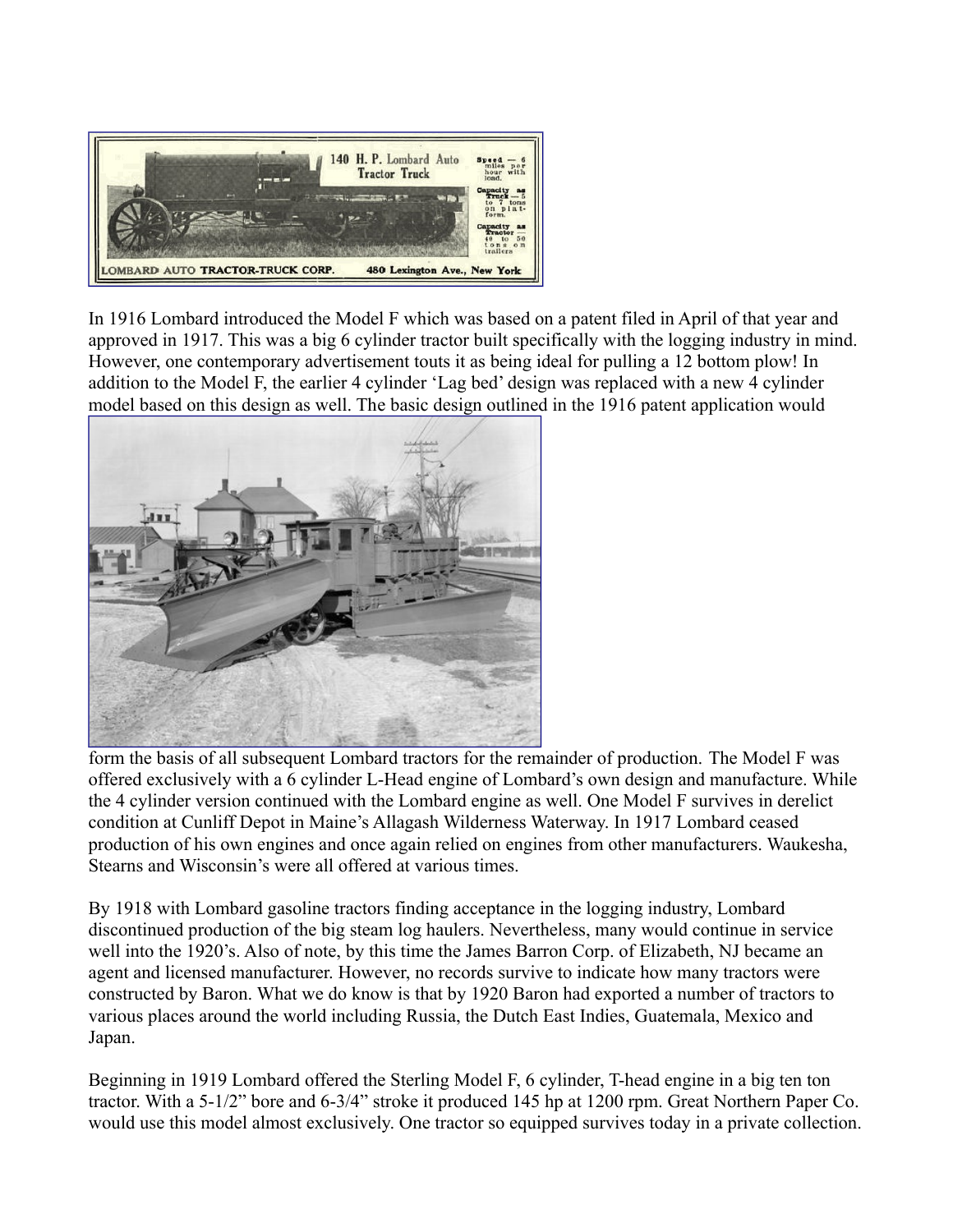

In 1922 Lombard introduced the Model N Auto Type Tractor. This was once again a big ten ton tractor. Power was provided by a Wisconsin Model PT 6 cylinder T-head engine with 5-3/4" bores and 7" stroke which produced 104 hp  $\omega$ 1000 rpm. Weighing in at 17,885 lbs. a model N could haul 250 tons or more depending upon conditions. At full throttle the big Wisconsin burned 8 gallons of fuel per hour. New, a model N cost approximately \$5000.00 As with all Lombard gasoline tractors, wheels could be substituted for skis as desired. A Lombard patented five plate clutch provided power to a massive Cotta three speed transmission which

gave a speed of 1.75 mph in 1st, 3.5 mph in 2nd and 7 mph in 3rd. Final drive was by a very rugged worm gear. Unlike the steamers, Lombard's gasoline tractors featured a brake band operating on the drive shaft. The Model N Auto Type Tractor would define the classic Lombard tractor. Today, at least 6 survive with one in operating condition.

During this period (1926-1929) Lombard attempted to capitalize on the construction industry and sales to municipalities by once again offering a smaller, lighter tractor. At least two models were introduced - The 8 ton Contractors Special (CS-88) and the Model-T. Both were offered with four cylinder engines by Climax and Hercules as well as dump bodies. Interestingly Lombard used a more conventional steel idler design rather than roller chains. Photos survive of these machines equipped with dump bodies, plows and even a tank for oil delivery. One model T and one Contractor Special survive today. In addition Lombard advertised the big Model N for municipal road work as well. The records show that in 1929 a model 'N' was sold for \$7,250.00 plus an additional \$1,800.00 for a Frink plow. Eventually,



by 1930, Lombard replaced the Wisconsin Model PT in the Model N with the later Wisconsin model D-4. This was a 6 cylinder, overhead valve design with a 5-3/4" stroke and 6-1/2" bore it produced 125 hp at 1200 rpm.

In 1936 Lombard's first diesel tractor rumbled out of the shop doors. This was the model LD. Powered by a Fairbanks Morse 36-A-5 ½ diesel it featured prominently in Lombard advertising and was demonstrated in Maine and New Hampshire and appears to have eventually been purchased by Great Northern Paper. Ironically, this first

diesel would be the last Lombard built.

Today, the exact number of gasoline tractors produced is un-clear. Some researchers place the number at around 260 while others speculate that it was closer to 1000. In the end Lombard lost the race with technology. The development of heavier and more durable trucks coupled with the development of